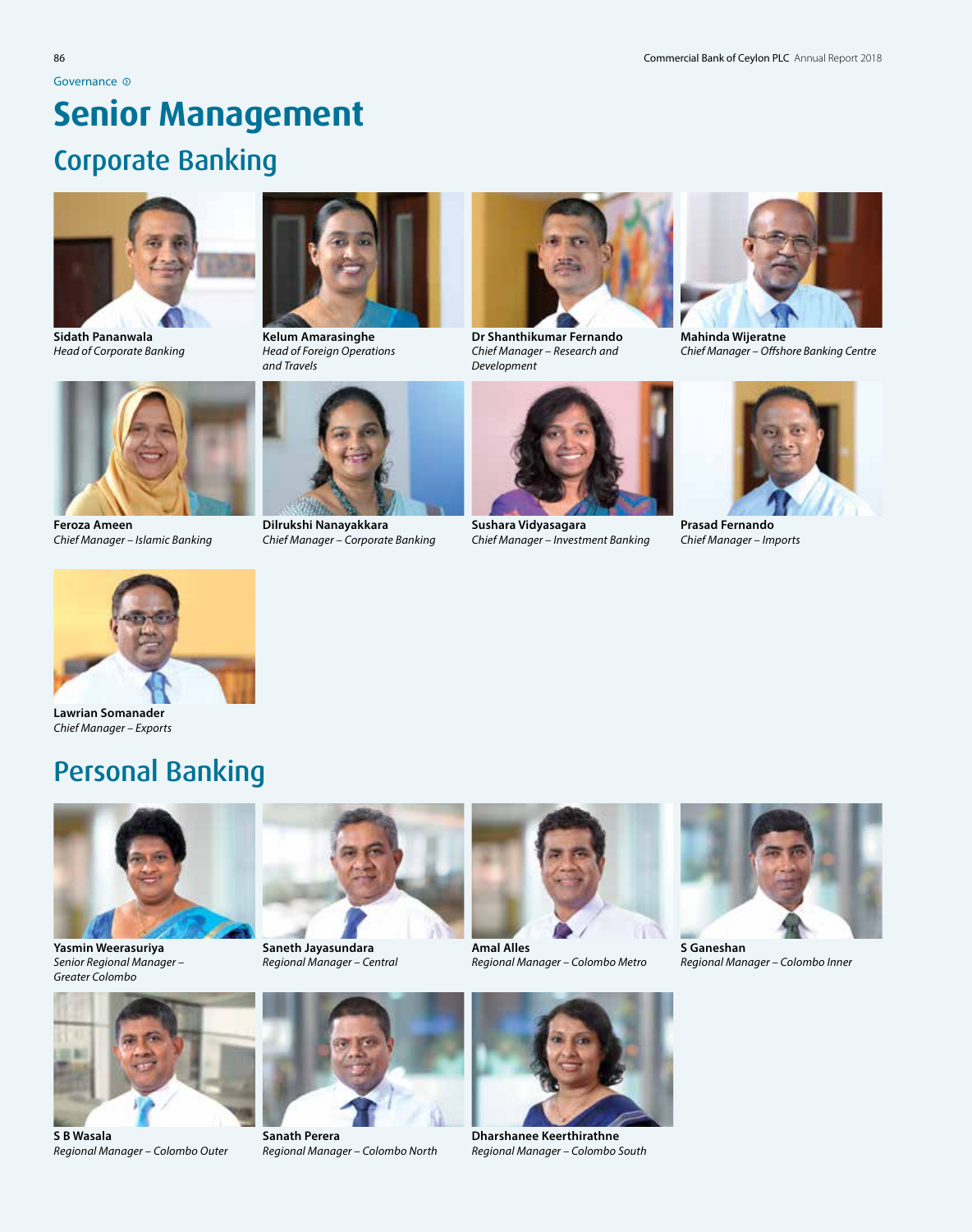87

# Support Services



**Vajira Thotagammana** *Head of Information Technology*



**Amitha De S Munasinghe** *Head of Central Systems Support*



**Ajith Naranpanawe** *Head of Inspection (Since retired)*



**Saman Kalansuriya** *Head of Retail Lending*



**Thusitha Suraweera** *Head of Card Centre*



**Sujeeva Ranasinghe** *Head of Human Resource Management*



**Priyanthi Perera** *Head of Operations*



**Pradeep Banduwansa** *Head of Digital Banking*



**Namal Gamage** *Head of Legal*



**Tilak Wakista** *Chief Manager – Premises*



**Thayalan Gnanapragasam** *Chief Manager – Central Administration* 



**Sampath Weerasuriya** *Chief Manager – Security and Safety*



*Company Secretary*



**Upulani Gunapala** *Chief Manager – ALM/Compliance*





**Nalin Samaranayake** *Chief Manager – Recoveries*



**Pushpa Chandrasiri** *Chief Manager – Human Resource Development*



**Sanath Elpitiya** *Chief Manager – Retail Deposits and Delivery Channels*